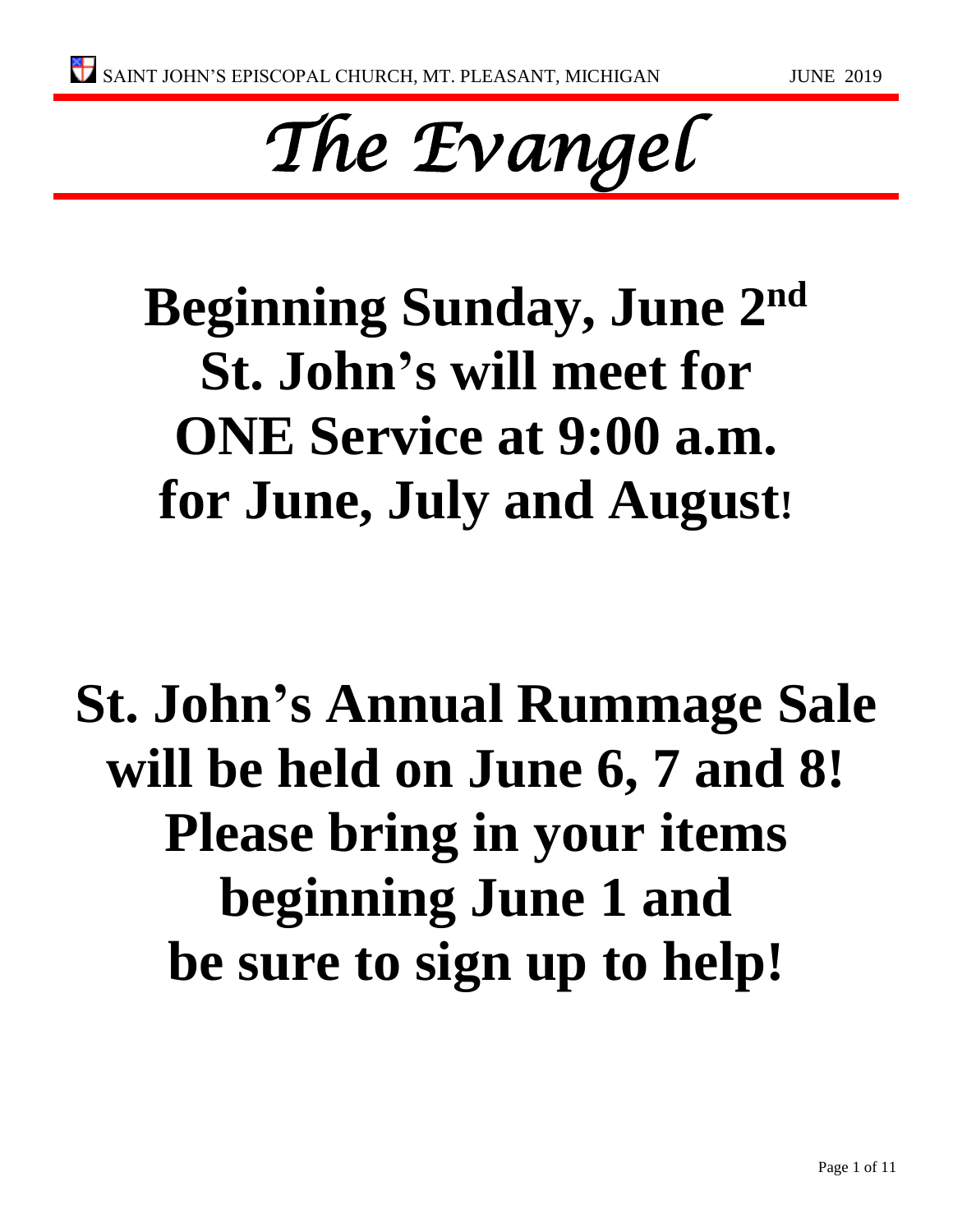

**Remember Our Homebound Members** Stop by to visit or drop a card to our parish members who are homebound.

#### **Alma Dickerson**

461 E. Wing Rd., Mt. Pleasant 772-2516.

#### **Al Neal**

Longtime member of St. John's, has moved to Brighton to be near his son. His new address is: Brookdale Brighton 833 E. Grand River Ave., Apt. 122 Brighton, MI 48116.

#### **St. John's Prayer Group**

The 16 members of the Prayer Group offer petitions daily for the church and for specific requests. All parishioners are welcome to become members of



the Prayer Group or to submit requests by calling Sandy Wood, 773-9326, Martha Rarick, 773-7510, or the church office at 773-7448.

#### **Home Communion**

Just a reminder: you should let the parish office know if you are ill and wish to receive communion or a visit from either the clergy or a Lay Eucharistic Minister



| Jessica Hart      | 14 |
|-------------------|----|
| Lynne L'Hommedieu | 19 |
| Steven Berkshire  | 25 |



| Colin & Anne Alton       | $\mathcal{L}$ |
|--------------------------|---------------|
| David & Carrie Blackburn | 10            |
| Tim & Nancy Hartshorne   | 13            |
| Kendall & Lois Klumpp    | 16            |
| Elliott & Emelia Parker  | 19            |

**If you take dish towels from the Parish House home to washthem, please remember to bring them back!! Thank you!!**

#### **The Altar Flower Calendar**

is posted near the back door of the Church. Please consider a Sunday that is a good date for you to honor or remember a loved one and sign up to provide altar flowers. Flowers are a wonderful addition to worshiip!

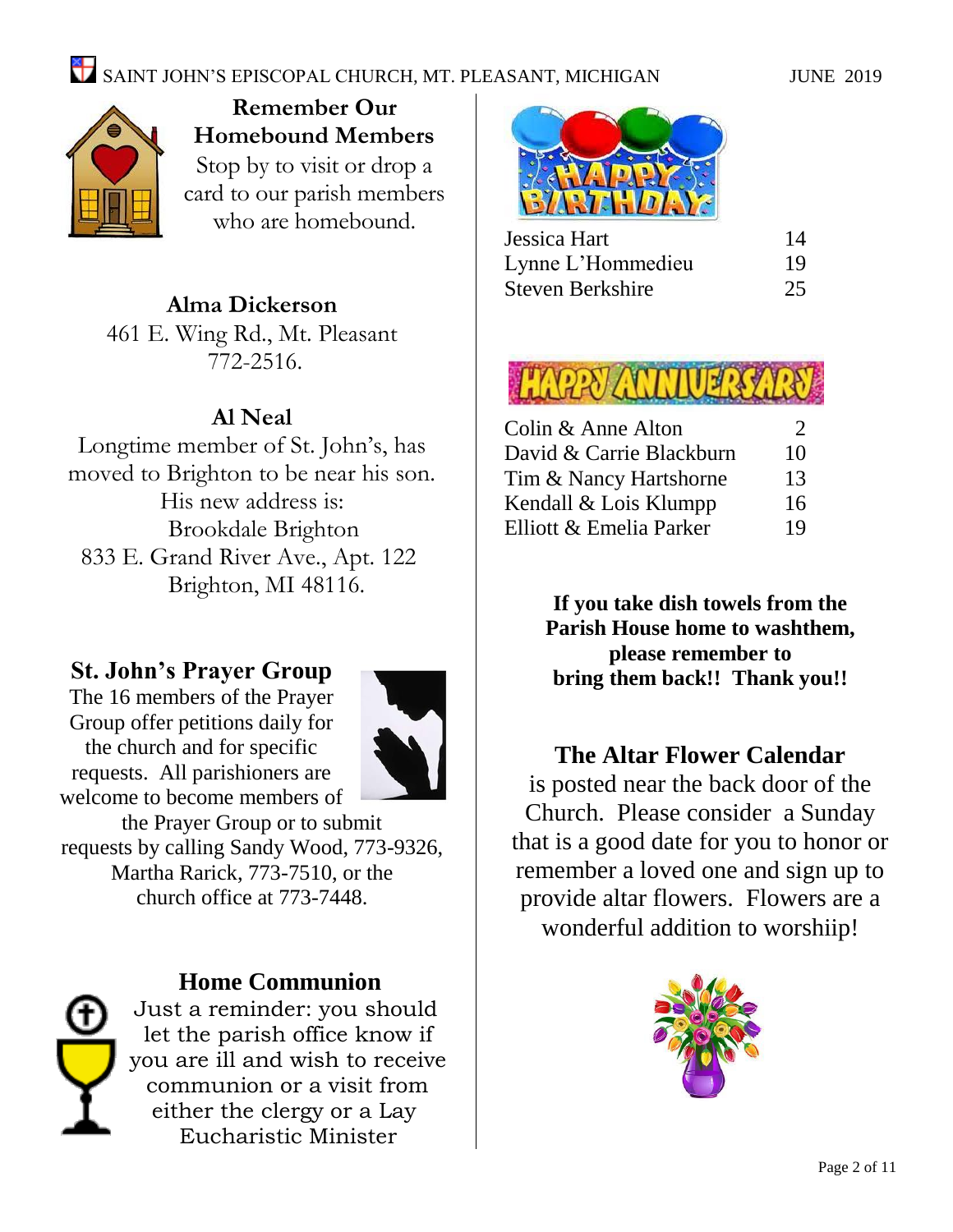### Outside the Tent

Recently I read Elaine Pagels' autobiographical work, *Why Religion?* written to come to terms with the deaths of her husband and her young son. I first became aware of Ms. Pagels when she spoke in the University Center auditorium about her work on a team translating the "gnostic gospels," found in Nag Hammadi in 1945. Her autobiography sent me to the library to check out *Beyond Belief: The Secret Gospel of Thomas*. As we approach Trinity Sunday—truly the preacher's bane!—I've been flying through her discussion of the many gospels not officially sanctioned by the Church Fathers for inclusion in the New Testament.

Pagels points out that the writers of the four "authentic" Gospels varied in their accounts of the ministry, death, and resurrection of Jesus. The writers of the Gnostic Gospels also varied in their perceptions of the divine, as Pagels pointed out to the women—and some men—gathered at Barnard College for the Women's Conference. To make her point that the early writings about Jesus, and about the creation of Adam and Eve were not cast in stone, she shared with the audience a wonderful account from *The Secret Book of John.* She reports that "two thousand women roared with laughter, then listened intently as *The Secret Book of John* went on to tell how the Blessed One, the Mother-Father, the blessed and merciful one. . . sent . . . a helper to Adam, the luminous *Epinoia* ['creative intelligence'] who comes forth from him, who is called Life [Eve]—the one who is to awaken his thinking."

The early Church Fathers, of course, were alarmed by the proliferation of writings that were at odds with their view of the world. They did all they could to suppress these views of God— Father, Son, and Holy Spirit—and when they met in Nicea in 325, they attempted to put to rest any writings not approved by the Emperor Constantine, who had become a Christian and wanted to take a unified view of Jesus to the whole world. A view that hardliners today claim is the only way to salvation.

That view left out the possibility that a woman could be the Creator, or part of the Being that brought into existence the world and all that dwells within it. And so I will read on, soaking up the Gnostic Gospels, re-evaluating my thinking about the mysteries that surround our existence on this planet, and in this universe. Next on my list is *Adam, Eve, and the Serpent*, on a shelf in Henry's study these many years.

In the meantime, I bow to the mother of God, "divine Wisdom."

Peace, Nancy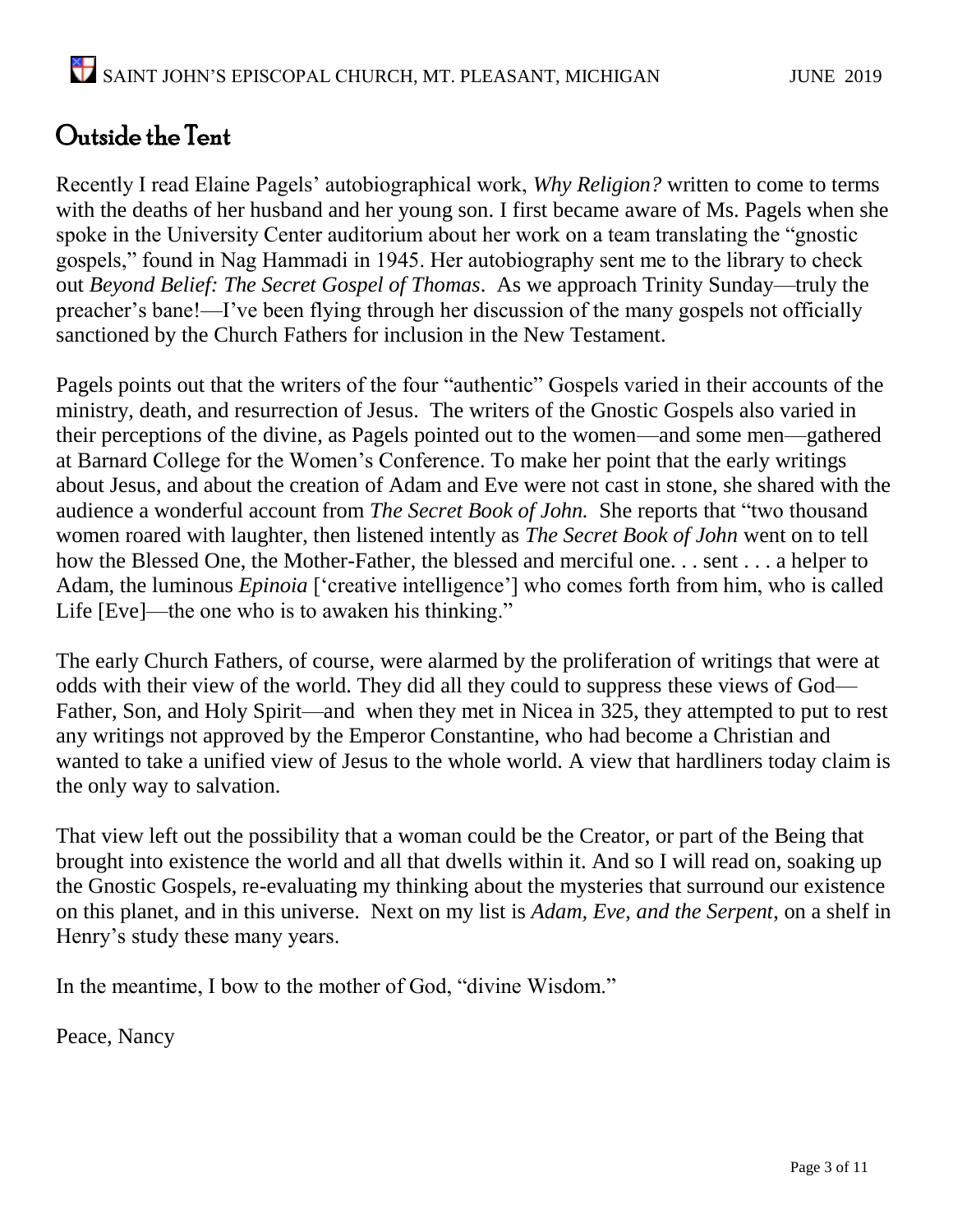

# June 2019 Sunday Lay Ministry

| <b>DATE</b>                                                                   | <b>LESSONS</b>                                 | <b>PRAYERS</b>                     | <b>GREETERS</b>                                | <b>COFFEE</b><br><b>HOUR</b><br><b>HOSTS</b>                                          | <b>ACOLYTES</b>                                     | <b>ALTAR</b><br><b>GUILD</b>            |  |
|-------------------------------------------------------------------------------|------------------------------------------------|------------------------------------|------------------------------------------------|---------------------------------------------------------------------------------------|-----------------------------------------------------|-----------------------------------------|--|
| June 2<br><b>7 Eastet</b>                                                     | 9:00 a.m.<br><b>Steven</b><br><b>Berkshire</b> | $9:00$ a.m.<br>Joan Kadler         | Ford and<br>Pamela<br>Dingman                  | Clancy and Pat<br>Delong                                                              | Emma<br>Dingman                                     | Pamela<br>Dingman and<br>Peg Hicks      |  |
| Lectionary:                                                                   | Acts 16:16-34                                  | Psalm 97                           | Revelation 22:12-14,16-17,20-21                |                                                                                       | John 17:20-26                                       |                                         |  |
| June 9<br><b>Pentecost</b><br>Sunday $\&$                                     | 9:00 a.m.<br>Jennifer<br>Dingman               | $9:00$ a.m.<br>Mary Kiesgen        | Joan Kadler<br>and<br>Mary Kiesgen             | David and<br>Rex Dingman<br>Pamela<br>Jennifer<br>Dingman and<br>Peg Hicks<br>Dingman |                                                     |                                         |  |
| Lectionary:                                                                   | Acts 2:1-21                                    | Psalm 104:25-35, 37                |                                                | Romans 8:14-17                                                                        | John 14:8-17, (25-27)                               |                                         |  |
| June 16<br><b>Trinity</b><br>Sunday &<br>Mothers'<br><b>Day</b>               | 9:00 a.m.<br>Nancy<br>Hartshorne               | 9:00 a.m.<br>Sandy Wood            | David, Nancy<br>and Matthew<br>Kinney          | Ford and<br>Pamela<br>Dingman                                                         | Jonathan<br>Korpi                                   | Ella Jo Regan<br>and David<br>Shirley   |  |
| Lectionary: Proverbs 8:1-4, 22-31<br>Psalm 8<br>Romans 5:1-5<br>John 16:12-15 |                                                |                                    |                                                |                                                                                       |                                                     |                                         |  |
| June 23<br>$\overline{2}$<br><b>Pentecost</b>                                 | $9:00$ a.m.<br>Joan kadler                     | $9:00$ a.m.<br>Nancy<br>Hartshorne | Ulana<br>Klymyshyn<br>and Lynne<br>L'Hommedieu | Joan Kadler<br>and Mary<br>Kiesgen                                                    | Ella Jo Regan<br>Adam Baker<br>and David<br>Shirley |                                         |  |
| Lectionary:                                                                   | Isaiah 65:1-9                                  | Psalm 22:18-27                     | Galatians 3:23-29                              | Luke 8:26-39                                                                          |                                                     |                                         |  |
| June 30<br>3<br><b>Pentecost</b>                                              | 9:00 a.m.<br>Jim Thurston                      | $9:00$ a.m.<br><b>Jim Thurston</b> | Rod Leslie and<br>Marian Matyn                 | Lynne<br>L'Hommedieu<br>and<br>Sandy Wood                                             | Matthew<br>Kinndy                                   | Ella Jo Regan<br>and David<br>Shirley   |  |
|                                                                               | Lectionary: 1 Kings 19:15-16,19-21             |                                    | Psalm 16                                       | Galatians 5:1,13-25                                                                   | Luke 9:51-62                                        |                                         |  |
| July 7<br>4<br><b>Pentecost</b>                                               | $9:00$ a.m.<br>Karen<br>Varanauskas            | $9:00$ a.m.<br>Carol Larffer       | <b>Sharon Bolton</b><br>and<br>Marcia Davvid   | Rod Leslie and<br>Marian Matyn                                                        | Emma<br>Dingman                                     | Pamela<br>Dingman and<br>Harriett White |  |
|                                                                               | Lectionary: Isaiah 66:10-14                    | Psalm 66:1-8                       | Galatians 6:(1-6)7-16                          |                                                                                       | Luke 10:1-11, 16-20                                 |                                         |  |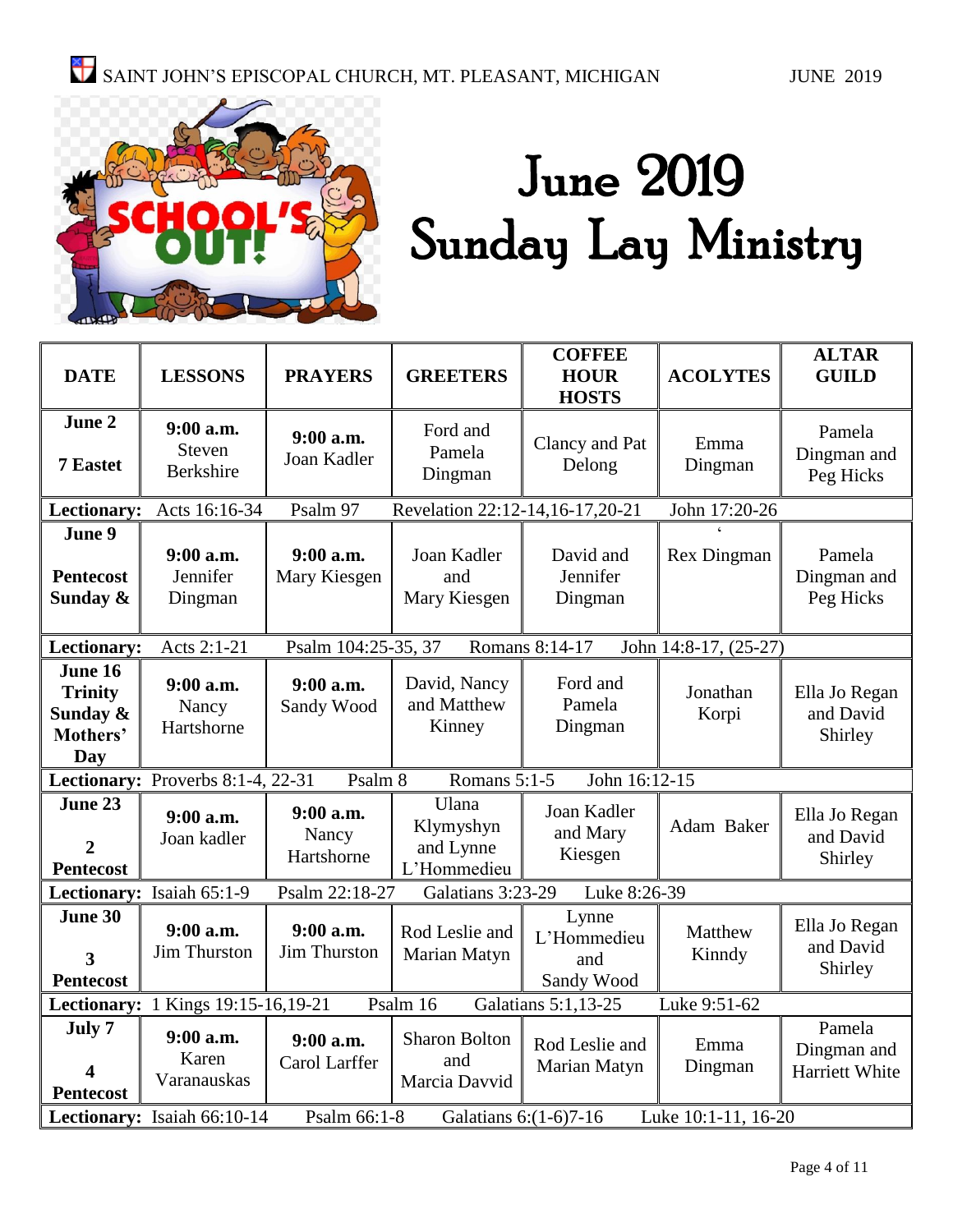| Sunday                                                                                                                       | Monday7                        | Tuesday                            | Wednesday         | Thursday        | Friday               | Saturday |
|------------------------------------------------------------------------------------------------------------------------------|--------------------------------|------------------------------------|-------------------|-----------------|----------------------|----------|
| 7 Easter<br>June 2                                                                                                           | $\overline{3}$                 | 4                                  | 5.                | 6               | 7                    | 8        |
| <b>ONE</b> Service begins<br>9 a.m. Holy Eucharist<br>10 am Pine River                                                       | 12 Noon DOK                    | 10 a.m. Tai Chi<br>5:30 pm Yoga    |                   | 10 a.m. Tai Chi | <b>Office Closed</b> |          |
| 5 pm Holy Eucharist<br>at Emmaus Monastery<br>5 pm Yoga                                                                      | 4 p.m.<br><b>Music Meeting</b> | 7 p.m.<br>Compassionate<br>Friends | 6:30 p.m.<br>Yoga | June 6, 7 & 8   | Rummage Sale         |          |
| June 9<br>Pentecost                                                                                                          | 10                             | 11                                 | 12                | 13              | 14                   | 15       |
| 9 a.m. Holy Eucharist<br>10 am Pine River<br>11 am Vestry Meeting<br>5 pm Holy Eucharist                                     | 9:30 am Staff Mtg.<br>4 p.m.   | 10 a.m. Tai Chi<br>5:30 pm Yoga    | $6:30$ p.m.       | 10 a.m. Tai Chi | <b>Office Closed</b> |          |
| at Emmaus Monastery<br>5 pm Yoga                                                                                             | <b>Music Meeting</b>           |                                    | Yoga              |                 |                      |          |
| June 16 Trinity Sunday                                                                                                       | 17                             | 18                                 | 19                | 20              | 21                   | 22       |
| 9 a.m. Holy Eucharist<br>10 am Pine River<br>11 am Vestry Meeting<br>5 pm Holy Eucharist<br>at Emmaus Monastery<br>5 pm Yoga | 4 p.m.<br><b>Music Meeting</b> | 10 a.m. Tai Chi<br>5:30 p.m. Yoga  | 6:30 p.m.<br>Yoga | 10 a.m. Tai Chi | <b>Office Closed</b> |          |
| 2 Pentecoar<br>June 23                                                                                                       | 20                             | 21                                 | 22                | 23              | 24                   | 25       |
| 9 a.m. Holy Eucharist<br>10 am Pine River<br>5 pm Holy Eucharist<br>at Emmaus Monastery<br>5 pm Yoga                         | 4 p.m.<br><b>Music Meeting</b> | 10 a.m. Tai Chi<br>5:30 p.m. Yoga  | 0 p.m. Yoga       | 10 a.m. Tai Chi | Office Closed        |          |
| June 30<br>3 Pentecost                                                                                                       | July 1                         | $\overline{2}$                     | $\overline{3}$    | $\overline{4}$  | 5                    | 6        |
| 9 a.m. Holy Eucharist<br>10 am Pine River<br>5 pm Potluck &<br>Eucharist at Emmaus<br>Monastery<br>5 pm Yoga                 | 4 p.m.<br><b>Music Meeting</b> | 10 a.m. Tai Chi<br>5:30 p.m. Yoga  | 6:30 p.m.<br>Yoga | 10 a.m. Tai Chi | <b>Office Closed</b> |          |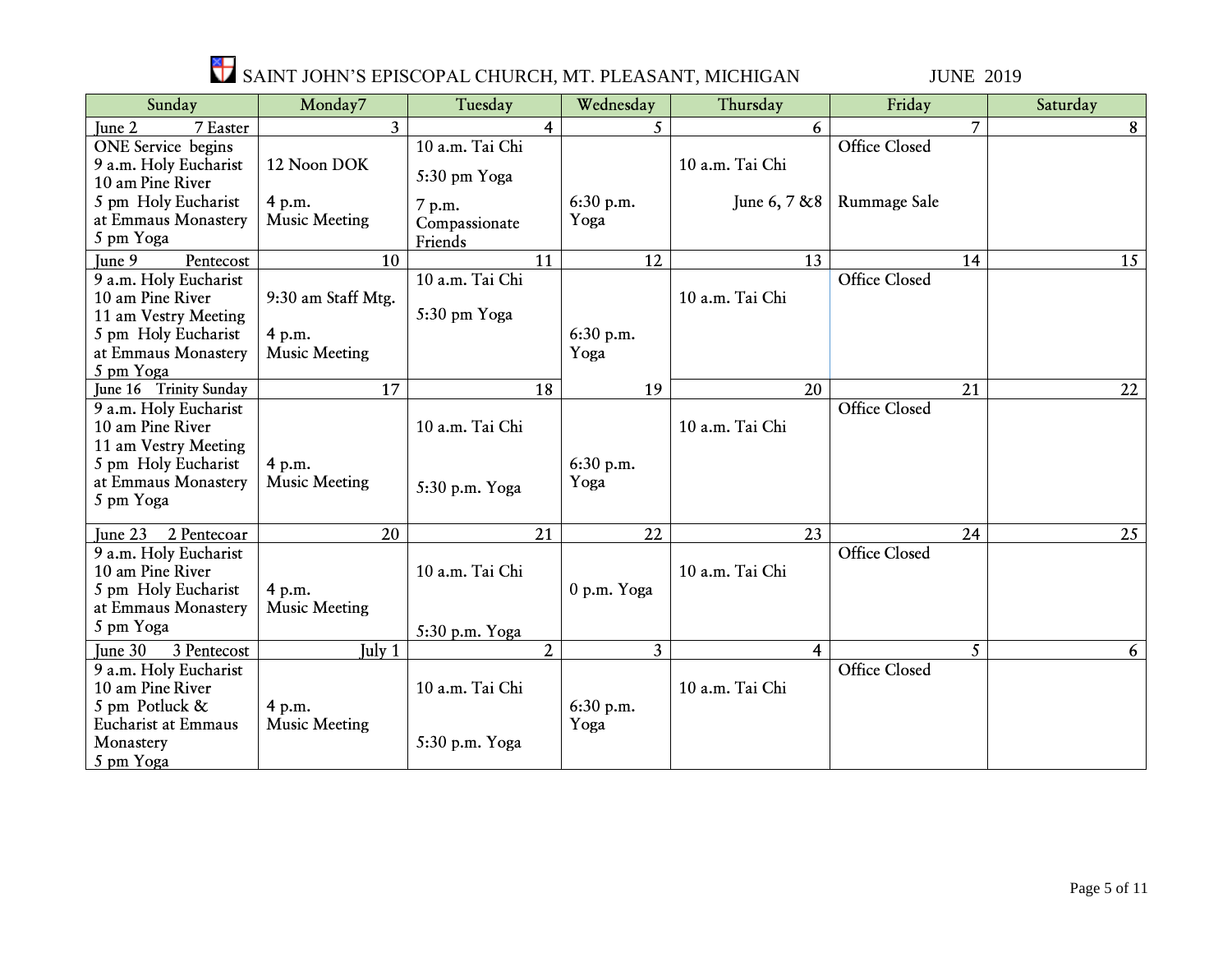**This is our Greeter/Coffee Hour Host Schedule—If you cannot serve on the date you were given, please exchange dates with someone else on the list and call the Parish Secretary at 773-7448**

**Greeters**



#### **June**

- Ford and Pamela Dingman
- Joan Kadler and Mary Kiesgen
- David, Nancy and Matthew Kinney
- Ulana Klymyshyn and Lynne L'Hommedieu
- Rod Leslie and Marian Matyn

#### **July**

- Sharon Bolton and Marcia David
- Tom and Mary Ellen Cochrane
- David and Jennifer Dingman
- Ford and Pamela Dingman

#### **August**

- Joan Kadler and Mary Kiesgen
- David, Nancy and Matthew Kinney
- Ulana Klymyshyn and Lynne L'Hommedieu
- Rod Leslie and Marian Matyn

**Coffee Hour Hosts**



#### **June**

- Clancy and Pat DeLong
- David and Jennifer Dingman
- Ford and Pamela Dingman
- Joan Kadler and Mary Kiesgen
- Lynne L'Hommedieu and Sandy Wood

#### **July**

- Rod Leslie and Marian Matyn
- D.J. and Misha Proctor and Christi Brook
- Elizabeth Brockman and Bernice Cole
- Clancy and Pat DeLong

#### **August**

- David and Jennifer Dingman
- Ford and Pamela Dingman
- Joan Kadler and Mary Kiesgen
- Kendall and Lois Klumpp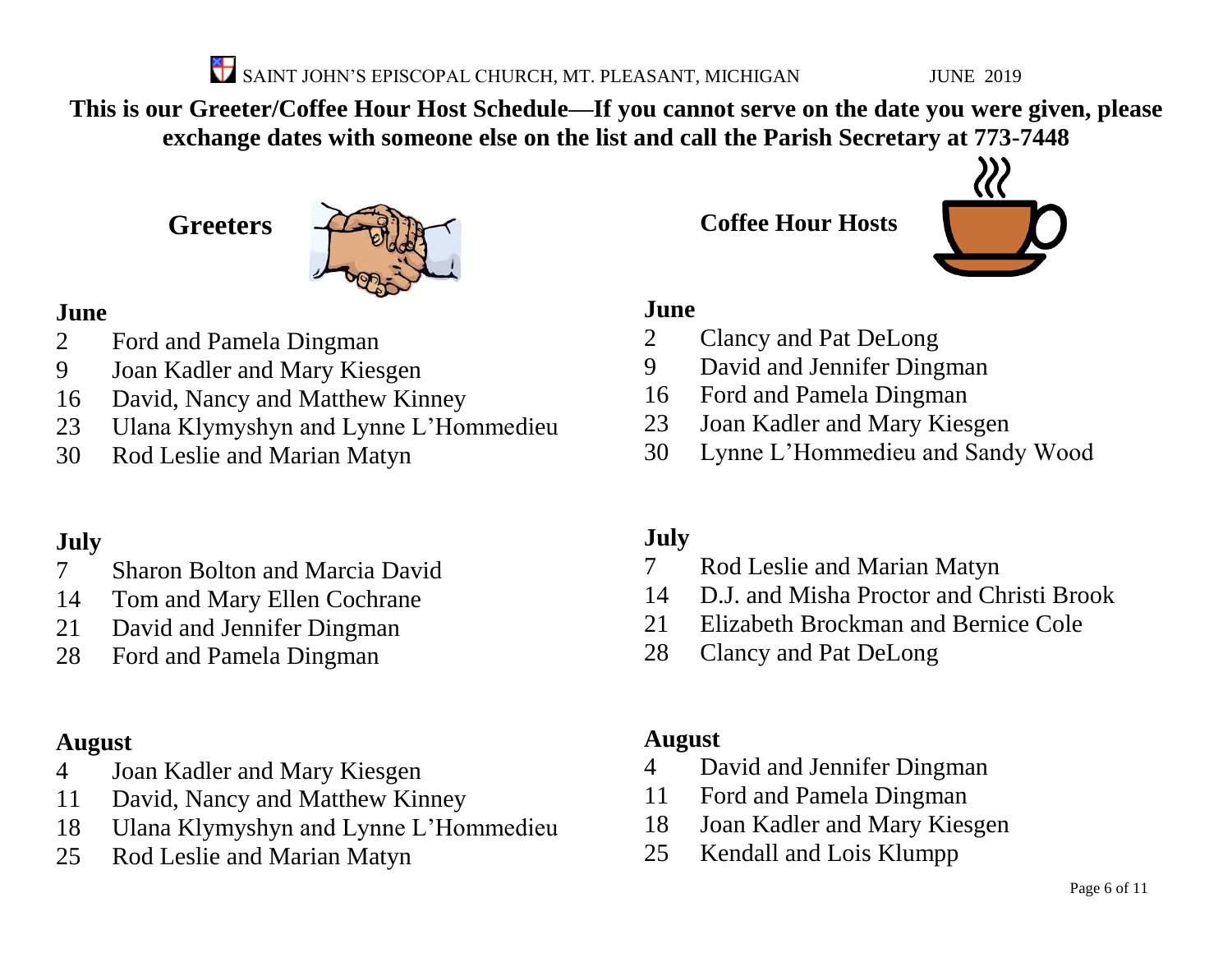#### **St. John's Episcopal Church Vestry Minutes, May 5, 2019**

Present are Adam Baker (clerk), David Shirley, Ella Jo Regan, Tom Cochrane, Harriett White, Eric Vinceguerra, Clancy DeLong, Marcia David, Nancy Herman-Kinney, Ulana Klymyshyn.

Nancy opened with a prayer. Marcia moved to approve April minutes, Ella seconded. Vestry approved.

Ella moved that Diane and Nancy each receive a bonus of \$1,000 for their extra work during Holy Week. Tom seconded. Vestry approved.

Nancy reported that she contacted 3 builders to repair the roof. One backed out, one has not finalized a proposal yet, and she has yet to hear from one other.

Ella raised concerns about smoke detectors in the basement when we host the homeless shelter. She wondered if St. Johns should buy more smoke detectors to put in the nursery and library. Nancy thought it might be a good idea to have a fire drill the first night St. Johns hosts the shelter.

Marcia discussed security concerns.

Diane suggested that Search Committee contact Canon Missioner Hallmark concerning the survey to get her input.

Clancy reported that pledges are up now that the snowbirds are returning.

Nancy reported that she would like to advertise our spaces to rent and feels that we should be more proactive in charging rent for events. She, Ulana and Ella are going to work on a proposal for how our spaces should be used.

Vestry goes into closed session. Ulana leaves during this period. Vestry comes out to closed session.

Next Vestry meeting is scheduled for June 9th, 10:45 a.m.

Tom moves Vestry adjourn, Nancy seconds. Vestry adjourns.

Faithfully Submitted, Adam Baker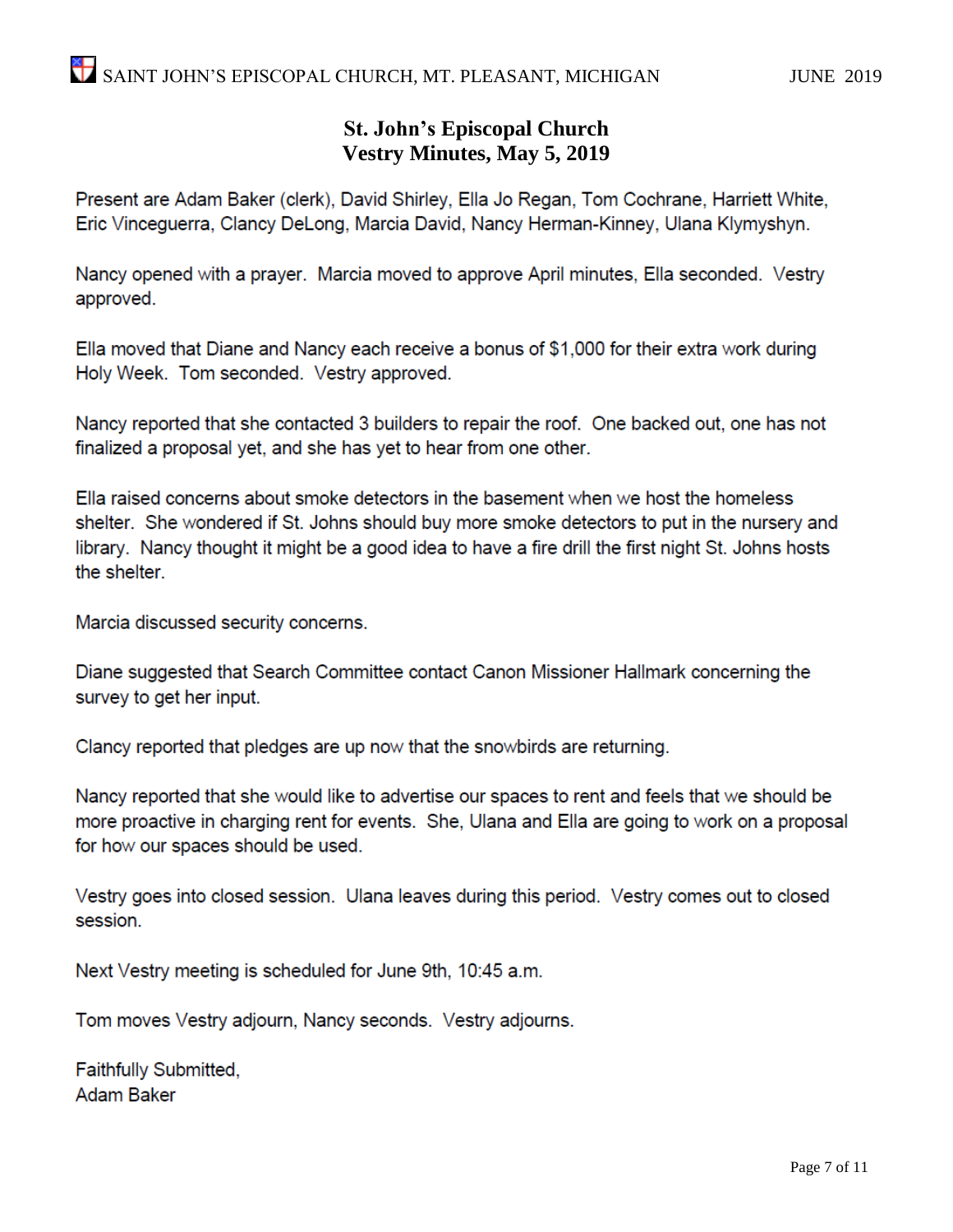#### April 2019 Financial Report

Below is a summary of operating fund activity through the end of April (33.33%).

#### **Operating fund receipts over (under) expenditures.....................\$ 3,478.71**

Income and expenses track very closely to budget through the first four months. As always, please make sure that your pledges and Capital Fund gifts are up to date.

#### **Cash balances on April 30, 2019 are as follows:**

| Capital Campaign funds balance on April 1, 2019 11,069.90 |  |
|-----------------------------------------------------------|--|
| Capital Campaign funds balance on April 30, 2019 9,676.21 |  |

#### **Capital Fund Activity For April:**

|--|--|--|--|

#### **BUILDING PROJECT**

| Non-Capitalized Expenses (Bank Fees/Interest) 21,431.83 |  |
|---------------------------------------------------------|--|

Anticipated Expenses:

#### **TOTAL PROJECT COST.....................................475,910.92**

Clancy DeLong Parish Treasurer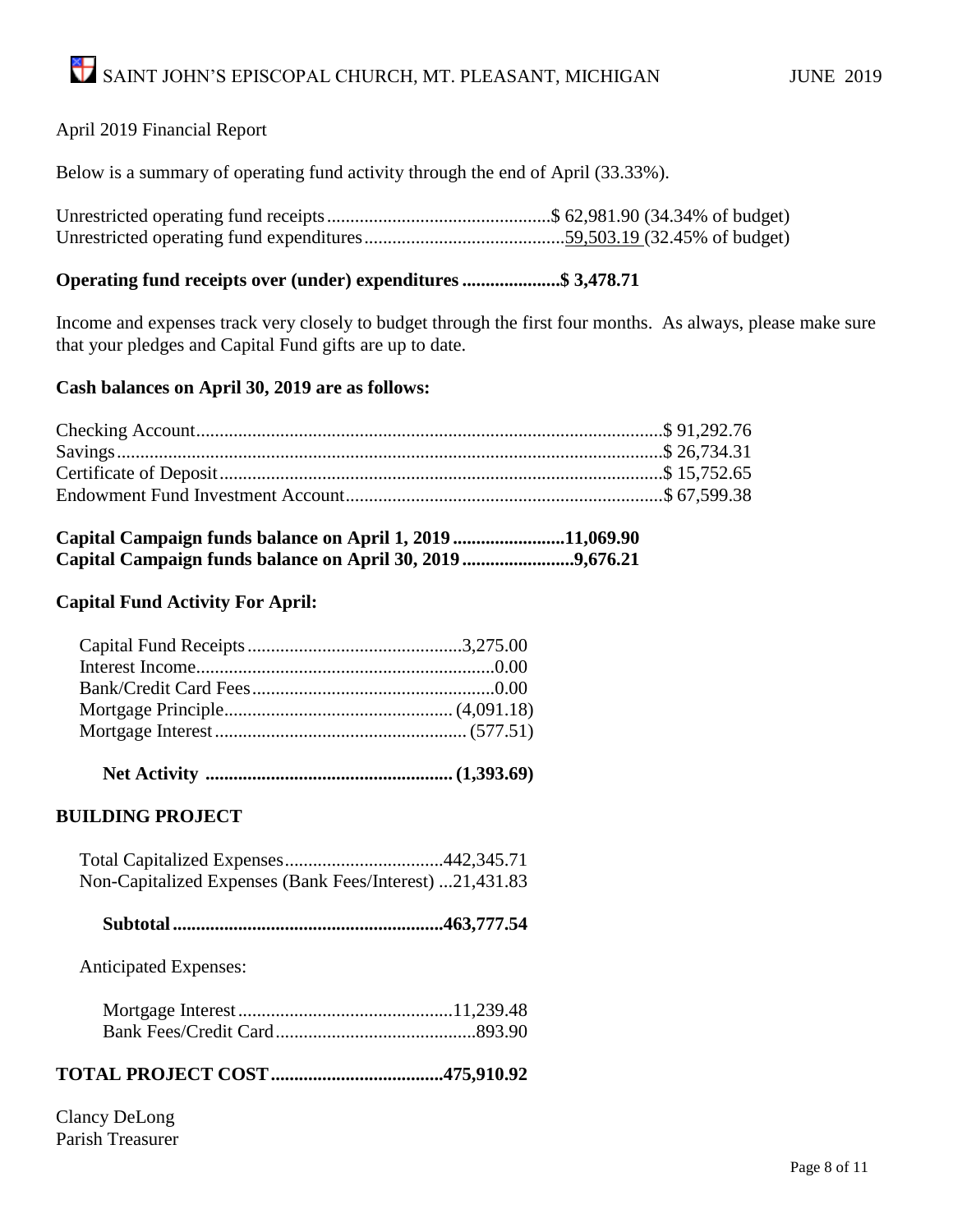#### **ANGLICAN WORTHIES**

#### 344.. Hughes, Thomas (1822-1896) Author & Social Reformer

We are not finished with the Arnold heritage yet.

Thomas Hughes was perhaps the most ardent Rugbeian and disciple of Matthew \*Arnold's father the Victorian age has remembered. Hughes was an early advocate of schemes to improve the lot of workingmen in London. Like \*Kingsley and \*Maurice, Hughes was a Christian Socialist. His scheme of organizing the working class did not ultimately succeed; but in the words of D.C. Somervell: "Ever since their failure there have been more and more professed Christians who, [whether] they call themselves Socialists or not, have realized that Christianity and politics cannot be kept in separate compartments of the mind, and that it is part of the work of the church to protest against social injustice

Hughes was a Berkshire lad who was sent to Rugby in 1834 with his elder brother. (Hughes' father had known the headmaster at Oriel College.) Hughes remembered that Rugby was "very rough, not to say brutal place when I went there, but much mended during those years. . . . The feeling [was] that in that school and class we were in training for a big [trial]; that [we] were in a fight—were already engaged in it—a fight which would last all our lives, and try all our powers, physical, intellectual, and moral, to the utmost."

Rugby developed the social system, which became the practice of all the "public" schools in that period, whereby the older boys were given the responsibility of shaping and mentoring the younger boys, those escapees from the cautions of their nannies and the tearful caresses of their mothers. In addition, the younger boys were expected to "fag" for particular older boys, that is, to act as their "gofers." Hughes fagged for Matthew Arnold's friend, Arthur Hugh \*Clough.

In 1842 Hughes went off to Oriel at the conclusion of the controversial \*Oxford Movement. Hughes fell in love with Anne Frances Ford, sister of one of his classmates. (Because of her family's concerns, they did not marry until 1847.) In 1844 he toured Scotland and the north. When he returned, he prepared for a career in the law by studying at Lincoln's Inn in London, where he made the fateful acquaintance of F.D. \*Maurice, the social reformer and chaplain at the law offices. Maurice ran discussions with the students on social issues.

The city was rife with protests. There was agitation to repeal the hated Corn Laws, which were tariffs against the importation of corn, driving up the price of domestically raised corn--or land rent, which amounted to the same thing. A related development was Chartism, another movement by urban laborers who demanded the franchise, the vote, representation in Parliament. annual parliaments, and equal electoral districts The Chartists organized "a monster petition" in 1848 to present to Parliament. Containing two million signatures (some of which were forged), the Chartists rallied on Kensington Common with some violence, but the movement collapsed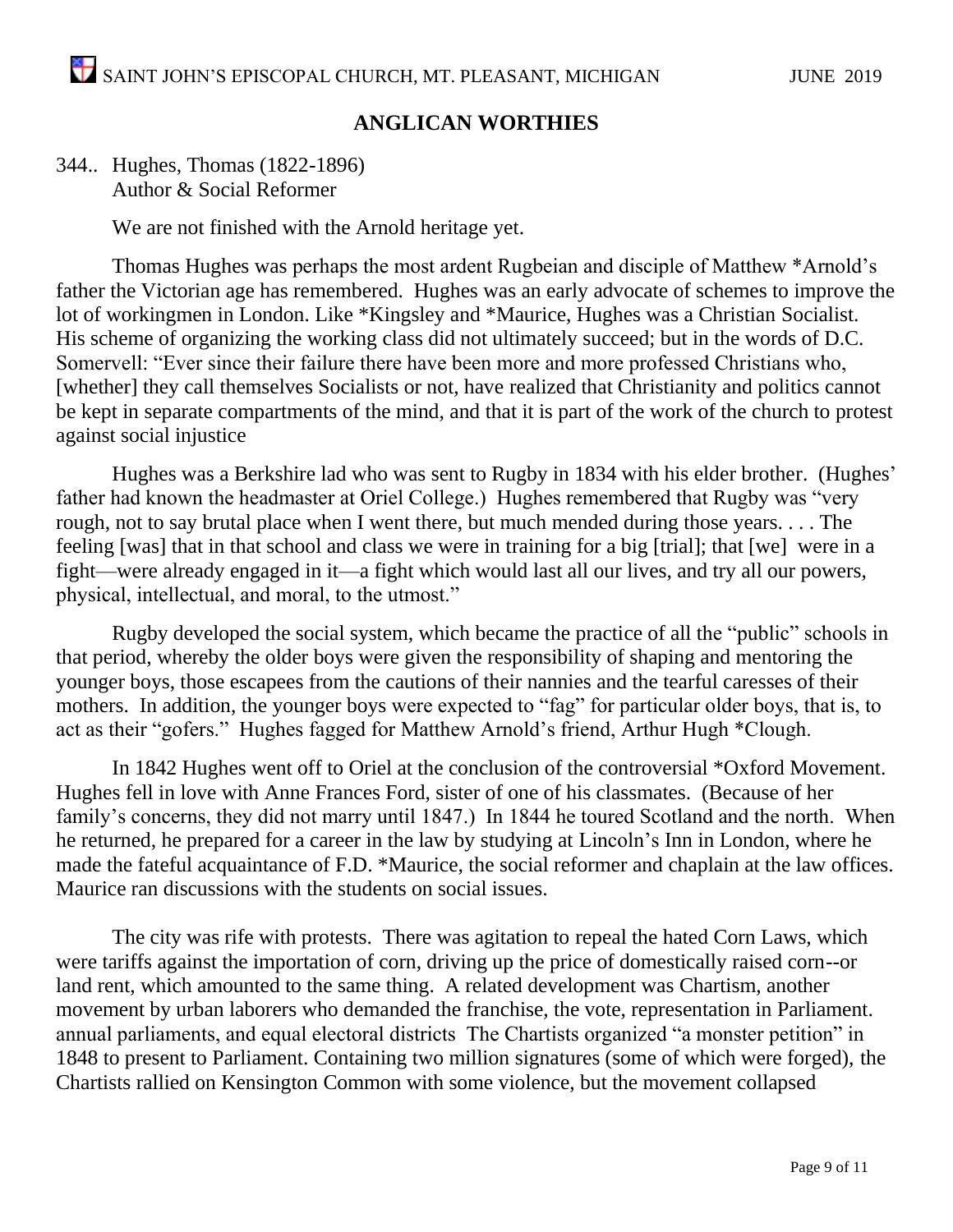Hughes was involved in these movements; A.P. \*Stanley's *Life and Letters of Thomas Arnold* was then published. This is the first work that informed the English public of the philosophy and heritage of Hughes' former mentor. Maurice, \*Kingsley and others published *Politics for the People* (1848), which Charlotte Mitchell termed "the foundation of the Christian Socialist movement." This was followed by the *Christian Socialist* newspaper, edited by Hughes. In 1854 Hughes founded the Working Man's College, one of his greatest achievements. Maurice headed the institution until his death in 1872, after which Hughes took it over. (Hughes taught boxing! He believed in "manliness," another habit of his Rugby days!)

His strongest interest on behalf of the working men of London was in trade unions and cooperatives. He saw cooperatives as a means of eliminating the middleman so that consumers could purchase supplies and comestibles directly from the sources. In 1858 Hughes was named secretary of a committee to investigate strikes. He described his findings in his *Account of the Lock out of Engineers in 1851-52* (1860). From this experience he became involved with the attempt of other trades to organize. He was active in royal commissions on unions, 1867-68, and was appointed a government arbitrator in industrial disputes. In 1865 he became MP for Lambeth, which gave him opportunity to advocate on behalf of London's workers in Parliament.

In 1856 he decided to write a story about his Rugby days; this was *Tom Brown's Schooldays*, published the following year. As valuable as his unceasing work with working-class London, this novel is what Hughes is remembered for now. It remains the best-known juvenile work on fiction of the Victorian period after *Alice in Wonderland*. The novel can still be read for enjoyment, but there is virtually no description of curricular matters and studies, nor of Arnold himself. Mostly it deals with games and the activities Tom and his schoolmates did in their spare time, roaming the countryside, roasting snacks in their fireplace, and avoiding "fagging" for the older boys. Charlotte Mitchell says that "it was Hughes' version of Rugby which created the popular idea of Arnold's work there," but this version cannot be called accurate. His novel emphasized less the intellectual and moral culture and more the competitive games essential to school spirit, all of which gave rise to a cult of sport in late Victorian public school education. That and the rule of younger boys by the older.

In the debate over the Education Act of 1870 Hughes remained on the "sectarian" side, insisting on a provision for religious (i.e., Anglican) instruction. This cost him much of the support of trade unionists and the Liberal Party who, like Matthew Arnold, had moved politically beyond that position.

Hughes wrote more books than I can list including memoirs of his brothers, biographies of popular figures, and novels of social protest, including *Tom Brown at Oxford* ( ), which did not reach the sales of its predecessor. In 1870 he visited this country to satisfy an interest he had in our affairs since before the Civil War; he had written against slavery. He became good friends with James Russell Lowell; years later he became involved in a co-operative educational settlement in Tennessee for English public schoolboys. This did not last.

Vigorous and athletic throughout his life, his health failed in later years, and he died of COPD in Brighten in 1896 while planning a trip to Europe to restore it. He is remembered with a library in Rugby, Tennessee, a statue in the library at Rugby School, and a painting at the Working Man's College in London. .As great as was the debt paid to Thomas Arnold of Rugby by his son Matthew, there was none greater than the work of Thomas Hughes. -hlf